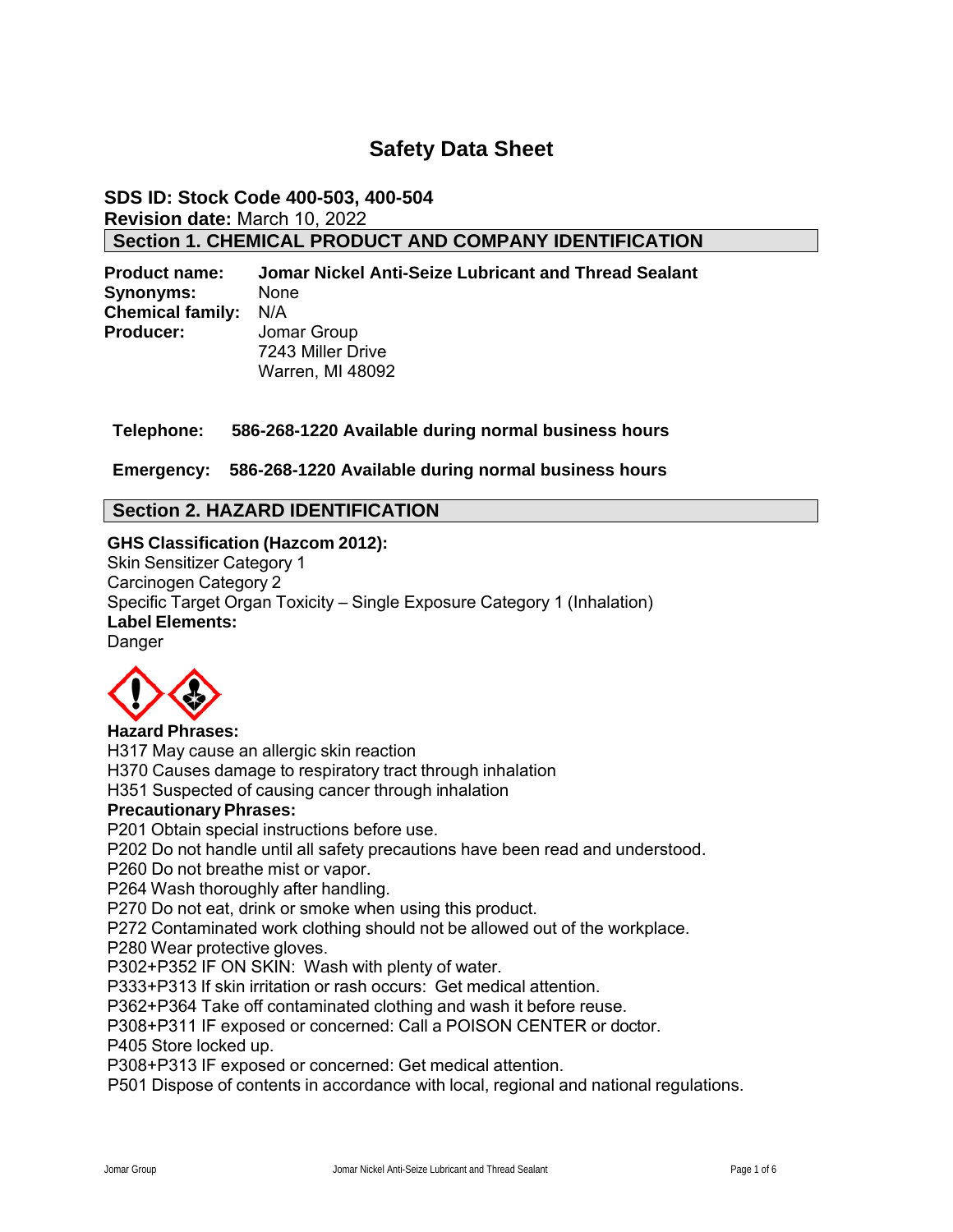# **Section 3. COMPOSITION / INFORMATION ON INGREDIENTS**

### **Material information:**

| <b>Name</b>                                               | CAS No.    | Weight %  |
|-----------------------------------------------------------|------------|-----------|
| Nickel Powder                                             | 7440-02-0  | 20-30     |
| Graphite                                                  | 7782-42-5  | $15 - 25$ |
| Distillates (petroleum), hydrotreated heavy<br>naphthenic | 64742-52-5 | 40-60     |
| Rust inhibitor                                            | Mixture    | 1-5       |
| Aluminum Powder                                           | 7429-90-5  | 1-5       |

**\****Note: The above weight percentages are represented in ranges as estimates. Due to variation among production batches, component percentages may vary.*

### **Section 4. FIRST AID MEASURES**

| <b>Inhalation:</b>   | Not likely under normal conditions of use. If using in high temperature<br>applications where thermal decomposition is likely, use a local exhaust to<br>remove fumes. If dizziness or irritation occurs, seek fresh air. |
|----------------------|---------------------------------------------------------------------------------------------------------------------------------------------------------------------------------------------------------------------------|
| <b>Skin contact:</b> | Wash thoroughly with plenty of water. Get medical attention if irritation<br>persists.                                                                                                                                    |
| Ingestion:           | If large amounts ingested, seek medical attention.                                                                                                                                                                        |
| Eye contact:         | Flush eyes with water, holding the eyelids apart. Get medical attention if<br>irritation develops or persists.                                                                                                            |
|                      | Most Important symptoms and effects, both acute and delayed:                                                                                                                                                              |

Skin contact may cause an allergic reaction. Inhalation of vapors or mist may cause respiratory irritation. Suspected of causing cancer. Risk of cancer depends on duration and level of exposure.

**Indication of any immediate medical attention and special treatment needed**: Immediate medical attention generally not required.

# **Section 5. FIREFIGHTING MEASURES**

| <b>Suitable</b><br>extinguishing<br>media: | Use foam, carbon dioxide or dry chemical.                                                                                                                                                                                                                                                                                                                                                                                                                                                                     |
|--------------------------------------------|---------------------------------------------------------------------------------------------------------------------------------------------------------------------------------------------------------------------------------------------------------------------------------------------------------------------------------------------------------------------------------------------------------------------------------------------------------------------------------------------------------------|
| <b>Specific hazards:</b>                   | This compound will not burn unless it is pre-heated. Water fog may be<br>used to cool the containers but do not spray directly into large containers<br>of burning liquids as frothing may occur. Dense smoke and noxious or<br>toxic fumes may be generated in a fire. The thermal decomposition<br>products are highly dependent on the combustion conditions and may<br>yield oxides of nickel, aluminum and carbon. Noxious or toxic fumes may<br>be generated, some of which may be toxic or irritating. |

**Special protective equipment and precautions for firefighters:** Wear NIOSH approved positive pressure, self-contained breathing apparatus and full protective clothing. Cool fire exposed containers with water.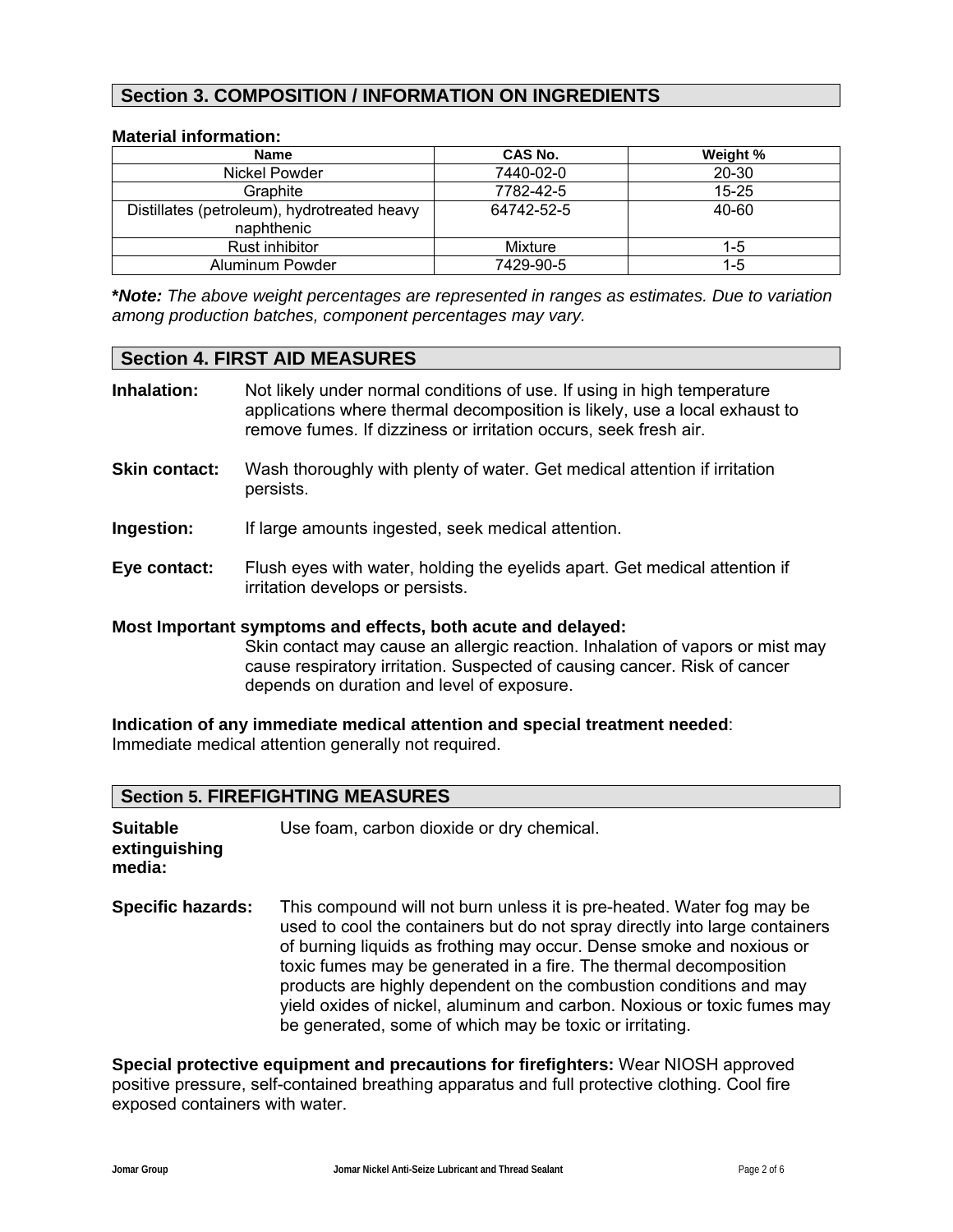|                           |     | <b>NFPA rating: HMIS rating:</b> |
|---------------------------|-----|----------------------------------|
| Health:                   |     |                                  |
| <b>Flammability:</b>      |     |                                  |
| Instability/reactivity: 0 |     | O                                |
| Other:                    | N/A | A (PPE)                          |



# **Section 6. ACCIDENTAL RELEASE MEASURES**

| <b>Personal</b><br><b>Precautions:</b> | Wear appropriate personal protective equipment. Use caution: slip hazard.                                                                                        |
|----------------------------------------|------------------------------------------------------------------------------------------------------------------------------------------------------------------|
| Large Spill:                           | Report spills and releases as required to appropriate authorities                                                                                                |
| Methods for<br><b>Containment</b>      | Because of its viscous nature, this product is not expected to leak or spill.<br>Collect liquid spill with an inert absorbent material and place into a suitable |
| and Clean up                           | container for disposal. Clean area thoroughly with mineral spirits.                                                                                              |

# **Section 7. HANDLING AND STORAGE**

| Handling: | Avoid contact with eyes. Avoid prolonged skin contact. Do not inhale. Do not |
|-----------|------------------------------------------------------------------------------|
|           | transfer to unlabeled containers.                                            |
| Storage:  | Store away from extreme heat and open flames. Store away from oxidizers.     |

# **Section 8. EXPOSURE CONTROLS / PERSONAL PROTECTION**

### **Occupational Exposure Limits:**

| <b>Name</b>                   | CAS No.    | <b>Exposure Limits:</b>                    |
|-------------------------------|------------|--------------------------------------------|
| Nickel Powder                 | 7440-02-0  | 1.5 mg/m3 TWA ACGIH TLV (inhalable)        |
|                               |            | 1 mg/m3 TWA OSHA PEL                       |
| Graphite                      | 7782-42-5  | 2 mg/m3 TWA ACGIH TLV (respirable)         |
|                               |            | 15 mg/m3 TWA OSHA PEL (total dust)         |
|                               |            | 5 mg/m3 TWA OSHA PEL (respirable fraction) |
| Distillates (petroleum),      | 64742-52-5 |                                            |
| hydrotreated heavy naphthenic |            | 5 mg/m3 TWA ACGIH TLV (inhalable)          |
|                               |            | 5 mg/m3 TWA OSHA PEL                       |
| Rust inhibitor                | Mixture    | None Established                           |
|                               |            |                                            |
| Aluminum Powder               | 7429-90-5  | 1 mg/m3 TWA ACGIH TLV (respirable)         |
|                               |            | 15 mg/m3 TWA OSHA PEL (total dust)         |
|                               |            | 5 mg/m3 TWA OSHA PEL (respirable fraction) |

All exposure limits listed are 8-hour time weighted average (TWA) — except where noted otherwise.

Time Weighted Average (TWA) is an average exposure over the course of an 8-hour work shift.

A Short Term Exposure Limit TWA over the course of 15 minutes.

PEL — Permissible Exposure Limit is the maximum 8-hour TWA concentration of a chemical that a worker may be exposed to under Occupational Safety and Health Administration (OSHA) regulations.

**Engineering measures:** Use with adequate general or local exhaust ventilation to maintain exposure levels below the exposure limits. If the product is used at high temperatures, local exhaust ventilation may be required.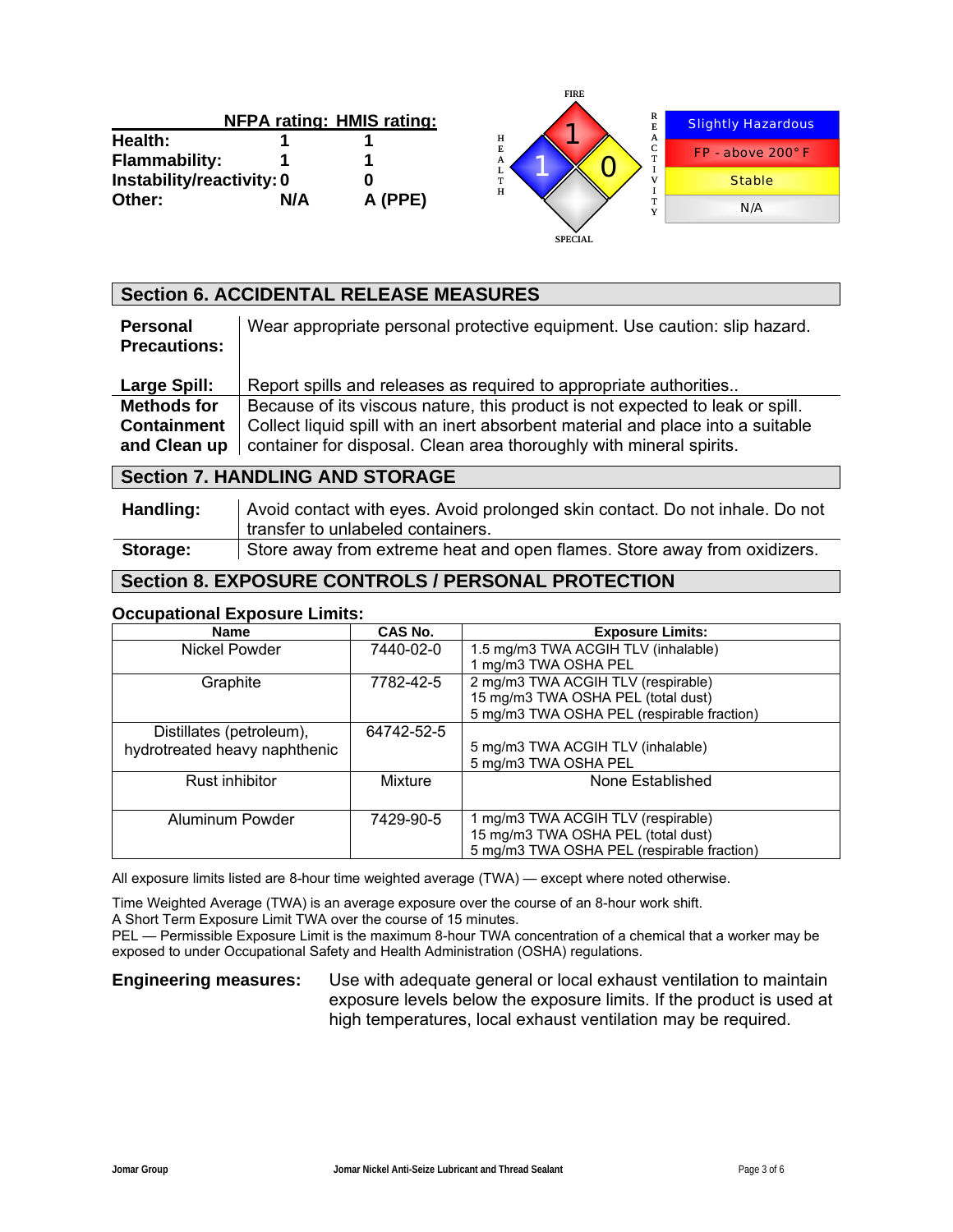# **PERSONAL PROTECTIVE EQUIPMENT**

| <b>Respiratory protection:</b> | In operations where the occupational exposure limits are<br>exceeded, a NIOSH approved respirator with organic<br>vapor/particulate cartridges or supplied air respirator appropriate<br>for the form and concentration of the contaminants should be<br>used. Selection and use of respiratory equipment must be in<br>accordance with OSHA 1910.134 and good industrial hygiene<br>practice. |
|--------------------------------|------------------------------------------------------------------------------------------------------------------------------------------------------------------------------------------------------------------------------------------------------------------------------------------------------------------------------------------------------------------------------------------------|
| Skin and body protection:      | Impervious gloves such as rubber or nitrile recommended where<br>needed to avoid prolonged skin contact.                                                                                                                                                                                                                                                                                       |
| Eye protection:                | Safety glasses or goggles recommended where needed to avoid<br>eye contact.                                                                                                                                                                                                                                                                                                                    |
| <b>Hygiene measures:</b>       | When using, do not eat, drink or smoke. Avoid contact with skin,<br>eyes and clothing. Wash hands immediately after handling the<br>product with soap and water, using a nail brush.                                                                                                                                                                                                           |

# **Section 9. PHYSICAL AND CHEMICAL PROPERTIES**

| Appearance:                              | Metallic gray colored paste         |
|------------------------------------------|-------------------------------------|
| Physical state (solid/liquid/gas):       | Solid                               |
| Substance type (pure/mixture):           | <b>Mixture</b>                      |
| <b>Color:</b>                            | Metallic gray                       |
| Odor:                                    | Mild petroleum odor                 |
| <b>Molecular weight:</b>                 | Not available                       |
| pH:                                      | Not available                       |
| Boiling point/range (5-95%):             | Not available                       |
| Melting point/range:                     | Not available                       |
| <b>Decomposition temperature:</b>        | Not available                       |
| Specific gravity:                        | 1.2                                 |
| Vapor density:                           | Not available                       |
| Vapor pressure:                          | Not established                     |
| Evaporation rate (Butyl acetate= 1):     | Not available                       |
| Flash point, method used:                | $>350^{\circ}$ F (177 $^{\circ}$ C) |
| <b>Water solubility:</b>                 | Not soluble                         |
| <b>VOC Content:</b>                      | $< 0.5\%$                           |
| Auto-ignition temperature:               | Not available                       |
| Flammable limits in air - lower (%):     | Not available                       |
| Flammable limits in air — upper $(\%)$ : | Not available                       |

# **Section 10. STABILITY AND REACTIVITY**

| <b>Reactivity:</b>                   | Not reactive under normal conditions of use.                       |
|--------------------------------------|--------------------------------------------------------------------|
| Stability:                           | Stable under normal storage and handling<br>conditions.            |
| <b>Possibly hazardous reactions:</b> | None known.                                                        |
| <b>Conditions to avoid:</b>          | Use with strong oxidizing chemicals such as<br>concentrated acids. |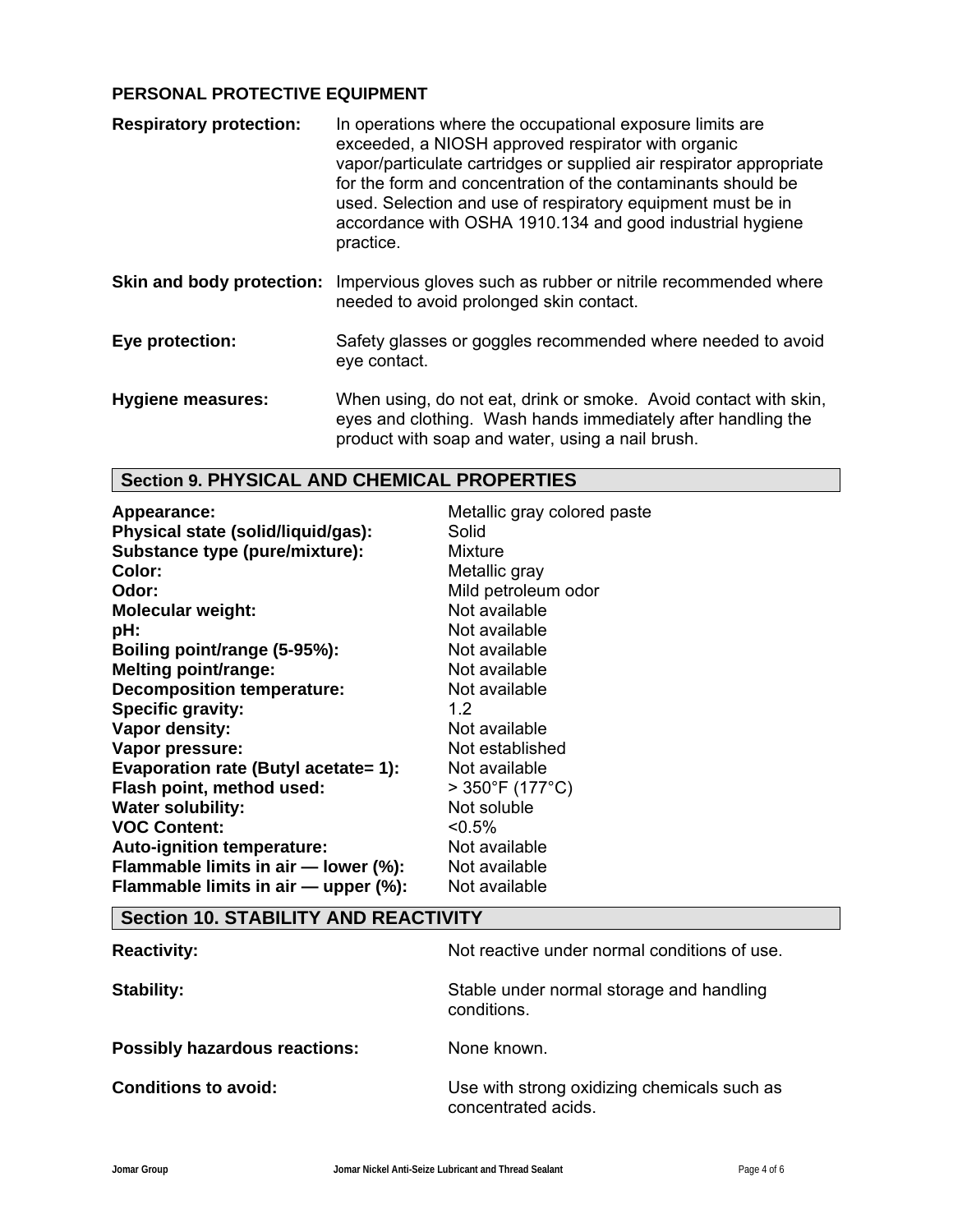**Incompatible Materials: Avoid strong oxidizing agents.** 

**Hazardous decomposition products:** The thermal decomposition products are highly dependent on the combustion conditions and may yield oxides of nickel, aluminum and carbon. Noxious or toxic fumes may be generated, some of which may be toxic or irritating.

# **Polymerization:** Will not occur

# **Section 11. TOXICOLOGICAL INFORMATION**

# **Potential Health Effects:**

**Eye:** May cause mild irritation.

**Skin:** Prolonged contact may cause irritation and drying of the skin. May cause an allergic reaction.

**Inhalation:** No adverse effects expected at ambient temperatures. Inhalation of vapors and fumes from thermal decomposition may cause respiratory irritation and metal fume fever with symptoms of fever and chills.

**Ingestion:** Swallowing may cause gastrointestinal irritation, nausea, vomiting, diarrhea. **Chronic Hazards:** Prolonged inhalation of nickel dust or fumes may cause perforation of the nasal septum and lung damage. Prolonged skin contact may cause an allergic reaction. **Carcinogen Status**: Metallic nickel is classified by IARC as possibly carcinogenic to humans (Group 2B) and by NTP as reasonably anticipated to be a carcinogen. None of the

### **Product information:**

| <b>Name</b>                                                  | <b>CAS No.</b> | Inhalation:                               | Dermal:                               | Oral: LD <sub>50</sub>       |
|--------------------------------------------------------------|----------------|-------------------------------------------|---------------------------------------|------------------------------|
| Nickel Powder                                                | 7440-02-0      |                                           |                                       | Oral rat LD50 $>$ 9000 mg/kg |
| Graphite                                                     | 7782-42-5      | Inhalation rat LC50 ><br>$2 \text{ mg/L}$ |                                       | Oral rat LD50 > 2000 mg/kg   |
| Distillates (petroleum),<br>hydrotreated heavy<br>naphthenic | 64742-52-5     | Inhalation rat LC50:<br>$2.18$ mg/L       | Dermal rabbit<br>LD50 > 2000<br>mg/kg | Oral rat LD50 $>$ 5000 mg/kg |
| <b>Aluminum Powder</b>                                       | 7429-90-5      | Inhalation rat LC50 ><br>0.888 mg/L       |                                       | Oral rat LD50 > 15900 mg/kg  |

 $LD_{50}$  — The concentration of the chemical in air that kills 50% of the test animals in a given time (usually four hours).

# **Section 12. ECOLOGICAL INFORMATION**

**Nickel Powder:** Oncorhynchus mykiss LC50: 15.3 mg/L/96hr, Pimephales promelas NOEC: 0.057 mg/L/32days

**Graphite:** Danio rerio LC50 > 100 mg/L/96hr

**Distillates (petroleum), hydrotreated heavy naphthenic:** Pimephales promelas LL50 > 100 mg/L/96hr.

**Aluminum Powder:** Lepomis cyanellus NOEC > 50 mg/L/96hr

**Persistence and Degradability:** No data available

**Bioaccumulative Potential:** No data available

**Mobility in Soil**: No data available

**Other Adverse Effects:** None known